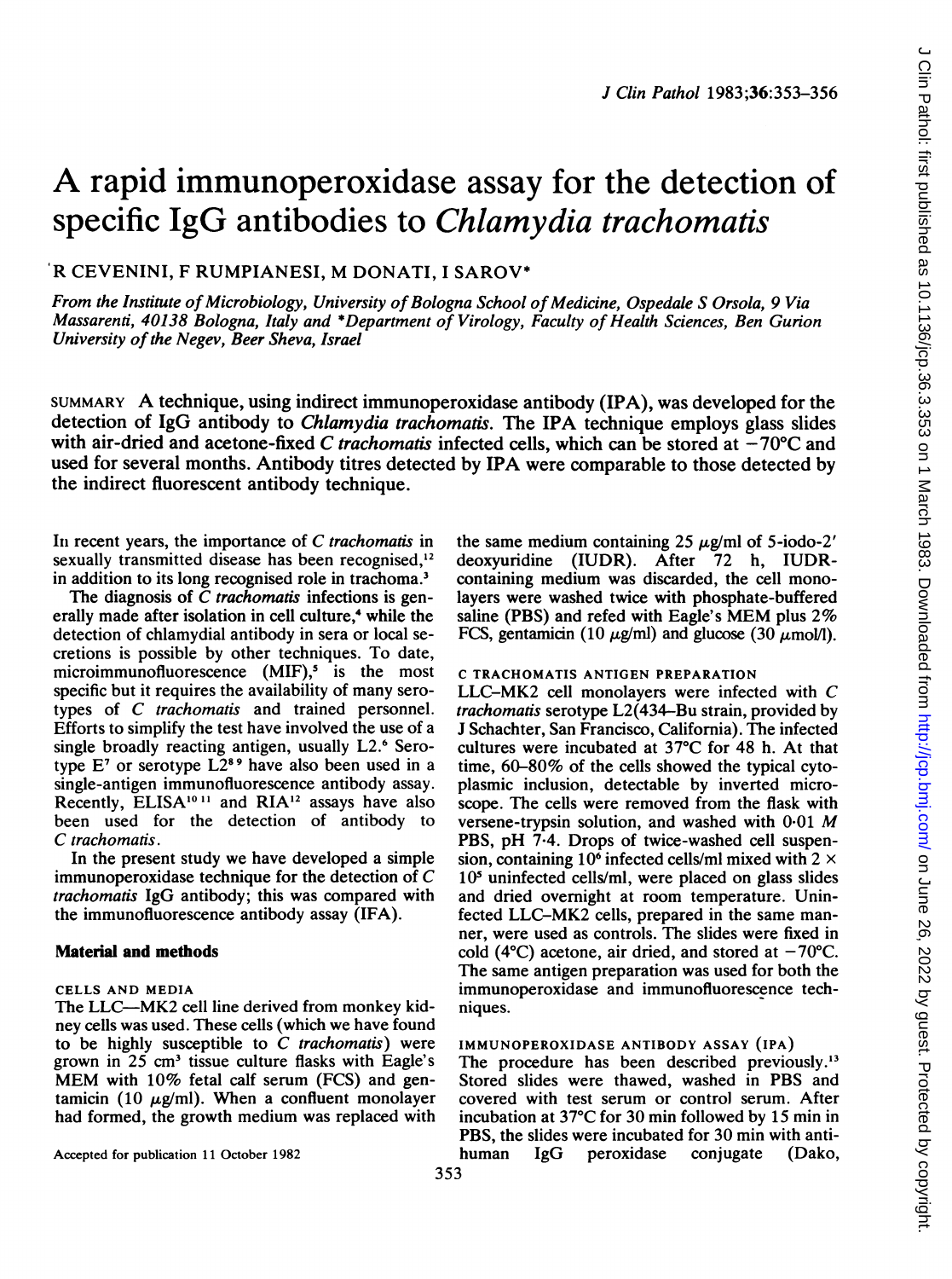Copenhagen, Denmark), 1/40 diluted in PBS. After washing, the enzymatic activity was detected using a modification of the method of Graham and Karnowsky.'4 The freshly prepared substrate solution was made of 4mg benzidine (Fluka AG, Buchs, Switzerland), dissolved in 0\*5 ml acetone, 9-5 ml PBS, and 10  $\mu$ l hydrogen peroxide from a 33% stock solution. The substrate was added for 5 min at room temperature and was followed by PBS washing. A dark blue cytoplasmic stain of  $\dot{C}$  trachomatis inclusion was considered positive. Known positive and negative sera were included in each assay; the reproducibility of the titration was demonstrated by testing the same positive sera several times.

#### IMMUNOFLUORESCENT ANTIBODY ASSAY (IFA)

This was performed as previously described,<sup>15</sup> but for the slides which were prepared as described above, instead of Lab-Tek (Miles Laboratories, Illinois) tissue culture chamber slides seeded with McCoy cells. Briefly, serial twofold dilutions of each sample of serum were placed on the slides and incubated for 30 min at 37°C. The slides were then washed three times in PBS and dried. Fluoresceinconjugated antibodies to human IgG (Dako, Copenhagen, Denmark) were added, and the slides were incubated for 30 min at 37°C, washed, counterstained with Evans' blue, mounted with glycerin and observed by a Zeiss UV microscope  $(\times 400)$ .

# HUMAN SERA

Serum samples from 90 healthy men, and five convalescent sera of men with chlamydial non gonococcal urethritis (NGU), were tested.

# Result

Fig. 1(a) shows the typical dark blue cytoplasmic staining of C trachomatis LLC-MK2 infected cells, by peroxidase reaction. Cytoplasmic staining was absent on uninfected LLC-MK2 cells or when C trachomatis -negative sera were examined (Fig. <sup>1</sup> (b)). The use of peroxidase-conjugated antibody to human IgG at a dilution of 1/40 gave satisfactory results for specific determination of titres of antibody to C trachomatis. Low levels of antibody to C trachomatis were not detected with a conjugate dilution of 1/80. Fig. 2 shows the typical cytoplasmic fluorescence of LLC-MK2 cells infected by C trachomatis.

Sera of 90 healthy men and five convalescent sera of men with chlamydial NGU were examined by both IPA and IFA. Fig.3 demonstrates the comparison of IPA and IFA titres of sera from healthy adults and patients. Sixty-six sera were negative by both methods (titre  $\leq$  1/8) and 24 (26.6%) sera from



Fig. 1 A typical dark blue cytoplasmic staining of  $(a)$  C trachomatis-positive and (b) C trachomatis-negative sera, given by peroxidase reaction.



Fig. <sup>2</sup> Cytoplasmic staining ofC trachomatis infected cells by indirect immunofluorescence assay.

healthy subjects had titres of 1/8-1/128 by both IPA and IFA with a mean titre of  $18.6$  and  $21.3$  by IPA and IFA respectively. Titres  $\geq 1/32$  were detected  $\leq$ in convalescent sera of patients with chlamydial NGU, with <sup>a</sup> mean titre of 179-2 and 140.8 by IPA and IFA respectively.

#### **Discussion**

Discussion<br>Discussion<br>With better diagnostic methods, C trachomatis has ded<br>been found to be a widespread pathogen, involved  $Q$ <br>operations<br>of the contract of the system of the set of the contract of the contract of the co been found to be a widespread pathogen, involved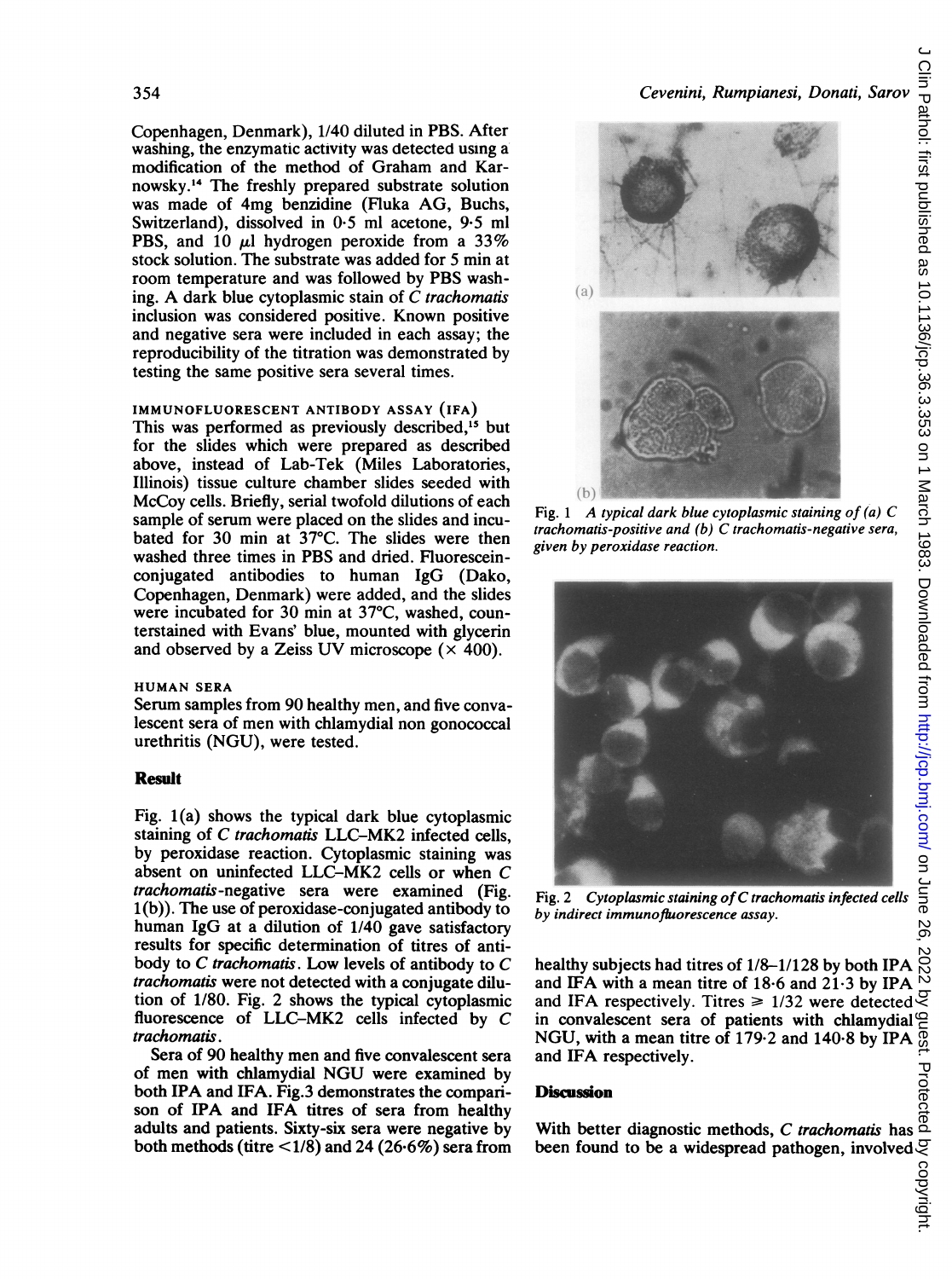

Fig. 3 Comparison of antibody titres detected by indirect  $immunoperoxidase$  (IPA) and by direct immunofluorescence (IFA) assay.

in many human infections. In males, C trachomatis is one of the most frequent causes of NGU.'617 In females, cervicitis<sup>18</sup> is the most frequent infection caused by C trachomatis. Chlamydial infection can also induce salpingitis.'9 There is also some serological evidence that  $C$  trachomatis may be linked with infertility in women<sup>2021</sup> and dysplasia.<sup>22-24</sup> In addition, inclusion conjunctivitis by  $C$  trachomatis is a very common neonatal eye disease, and the commonest in the United States.<sup>3</sup> The association of an infant distinctive pneumonia syndrome with C trachomatis has also been demonstrated.<sup>25</sup> At present, there is no ideal method for the serological diagnosis of C trachomatis infections. The two most frequently employed tests are complement fixation (CF) and microimmunofluorescence. The CF test detects the group antigen that is common to all Chlamydia strains, but cannot differentiate typespecific infections. In addition, this test lacks sensitivity in cases of oculogenital  $C$  trachomatis infections. The MIF developed by Wang and Grayston<sup>5</sup> is more sensitive than CF and detects type-specific antibodies. This test, however, is only available in a few laboratories due to the difficulties of preparing the reagents. Richmond and Caul7 have performed a single-antigen indirect immunofluorescence test which employs C trachomatis (serotype E) infected McCoy cells as the antigen. Subsequently, other authors8 <sup>9</sup> performed the single-antigen indirect immunofluorescence test using C trachomatis serotype L2, which had been estimated previously to cover  $95.5\%$ <sup>6</sup> of the C trachomatis antibodies detected in MIF.

Recently, the reliability of immunoperoxidase technique has been carefully evaluated in comparison with immunofluorescence.<sup>13</sup> complement fixation,<sup>26</sup> radioimmunoassay and ELISA<sup>27</sup> in our laboratory. A complete correlation, as far as positive and negative sera were concerned, was found between the different methods.

In the present study we developed an indirect peroxidase antibody technique to  $C$  trachomatis. The IPA described was as sensitive as IFA technique, with a good correlation ( $r = 0.92$ ) between the techniques. The titre was reproducible within a twofold range. The IPA technique could detect either the low level of  $I \gtrsim G$  antibody to C trachomatis in the normal population, as previously described by other authors using MIF<sup>28</sup> or IFA,<sup>8</sup> or higher IgG antibody level in patients with chlamydial NGU.

The method is suitable for large scale objective detection of C trachomatis antibodies. The slides, which can be stored at  $-70^{\circ}$ C for months, are easily read by low-power light microscopy. Reagents are easily prepared and since the technique is rapid, simple and sensitive, it has the potential for widespread application.

We thank Mr Loredano Franchi and Mr Vittorio Sambri for excellent technical work.

#### References

- <sup>1</sup> Schachter J. Chlamydial infections. N Engl J Med 1978;298:428-35, 490-5, 540-9.
- <sup>2</sup> Schachter J, Hanna L, Hill EC, et al. Are chlamydial infections the most prevalent venereal diseases?  $JAMA$ prevalent 1975;231: 1252-5.
- <sup>3</sup> Tang FF, Chang HL, Huang YT, Wang KC. Trachoma virus in chick embryo. Natl Med J China 1957:43:81-6.
- 4Darougar S, Treharne JD. Cell culture methods for the isolation of C trachomatis. A review. In: Mardh PA, Holmes KK, Oriel JD. Piot P. Schachter J. Chlamydial infections. Amsterdam, New York, Oxford: Elsevier Biomedical Press, 1982:265-74.
- Wang S-P, Grayston JT. Immunological relationship between genital TRIC, lymphogranuloma venereum and related organisms in a new microtiter indirect immunofluorescence test. Am <sup>J</sup> Ophthalmol 1970;367-74.
- Thomas BJ, Reeve P, Oriel JD. Simplified serological test for antibodies to Chlamydia trachomatis. J Clin Microbiol 1976;4:6-10.
- <sup>7</sup> Richmond SJ, Caul EO. Fluorescent antibody studies in chlamydial infections. J Clin Microbiol 1975;1:345-52.
- Saikku P, Paavonen J. Single-antigen immunofluorescence test for chlamydial antibodies. J Clin Microbiol 1978;8:119-22.
- <sup>9</sup> Cevenini R, Donati M, Landini MP, Rumpianesi F. Anticorpi nei confronti di Chlamydia trachomatis in pazienti con uretrite non gonococcica e nella popolazione sana, in Italia. Boll Ist Sieroter Milanese 1979;58:406-9.
- '° Cevenini R, Donati M, Rumpianesi F. Elementary bodies as single antigen in a micro-ELISA test for Chlamydia trachomatis. Microbiologica 1981 ;4:347-51.
- <sup>11</sup> Levy NS, McCormack WM. Detection of serum antibody to chlamydia with ELISA. In: Mardh PA, Holmes KK, Oriel JD,